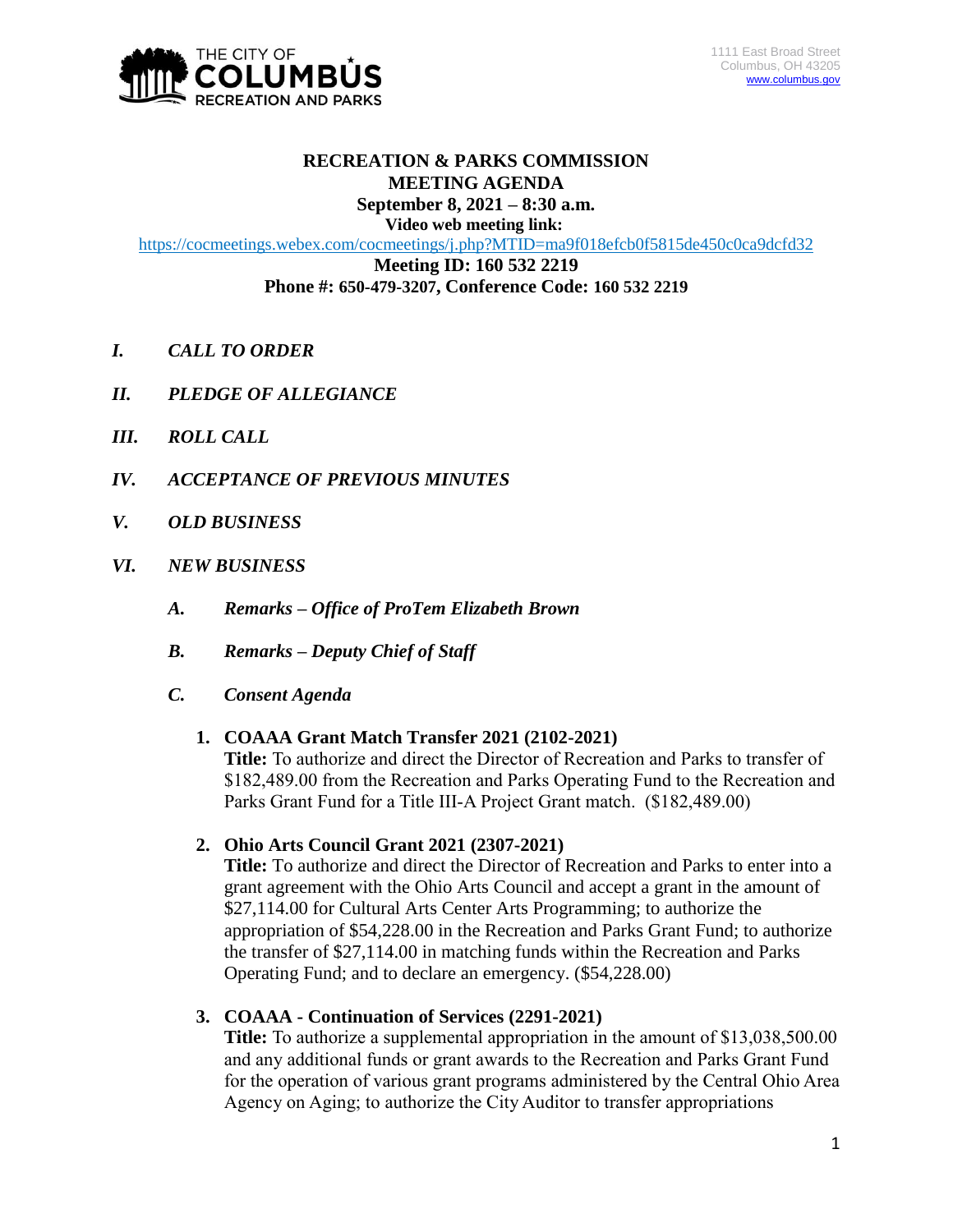

between object classes for the Ohio Department of Aging, Franklin County Office on Aging and U.S. Department of Housing and Urban Development, aging programs; and to declare an emergency. (\$13,038,500.00)

## *D. Administration Agenda*

## **4. Street Trees Fall 2021 CDBG (2038-2021)**

**Title:** To authorize the Director of Recreation and Parks to enter into contract with Custom Lawn Care & Landscaping, LLC for the installation of 505 street trees, to authorize the expenditure of \$152,875.00 funded by the Community Development Block Grant (CDBG); and to declare an emergency (\$152,875.00)

Bids were advertised through Vendor Services, in accordance with City Code Section 329, on August 13, 2021, and received by the Recreation and Parks Department on August 31, 2021. Bids were received from the following companies:

| Company                        | <b>Status</b> | Amount       |
|--------------------------------|---------------|--------------|
| Custom Lawn Care & Landscaping | <b>MAJ</b>    | \$138,875.00 |
| Greenscapes Landscape Co.      | MAJ           | \$148,722.50 |
| DLL Landscape                  | <b>MAJ</b>    | \$253,351.43 |

After reviewing the proposals that were submitted, it was determine that Custom Lawn Care & Landscaping, LLC was the lowest and most responsive bidder.

### **5. Street Trees Fall 2021 CIP (2309-2021)**

**Title:** To authorize the Director of Recreation and Parks to enter into contract with Custom Lawn Care & Landscaping, LLC for the installation of 1040 street trees throughout the City of Columbus; to authorize the expenditure of \$308,000.00; and to declare an emergency. (\$308,000.00)

Bids were advertised through Vendor Services, in accordance with City Code Section 329, on August 13<sup>th</sup>, 2021 and received by the Recreation and Parks Department on August 31, 2021. Bids were received from the following companies:

| Company                             | <b>Status</b> | Amount       |
|-------------------------------------|---------------|--------------|
| Custom Lawn Care & Landscaping, LLC | MAJ           | \$280,000.00 |
| Greenscape Landscape                | <b>MAJ</b>    | \$306,280.00 |

After reviewing the proposals that were submitted, it was determine that Custom Lawn Care & Landscaping, LLC was the lowest and most responsive bidder.

### **6. Schmidt Hospitality Concepts Concession Contract Modification- Raymond Memorial (2310-2021)**

**Title:** To authorize the Director of Recreation and Parks to modify the existing contract with Schmidt Hospitality Concepts (SHC) for food concessions/catering at Raymond Memorial Golf Course. This contract is a revenue generating contract for the Golf Division and the contract was for two (2) years: 2020-2021 with the option to renew for 2 additional years.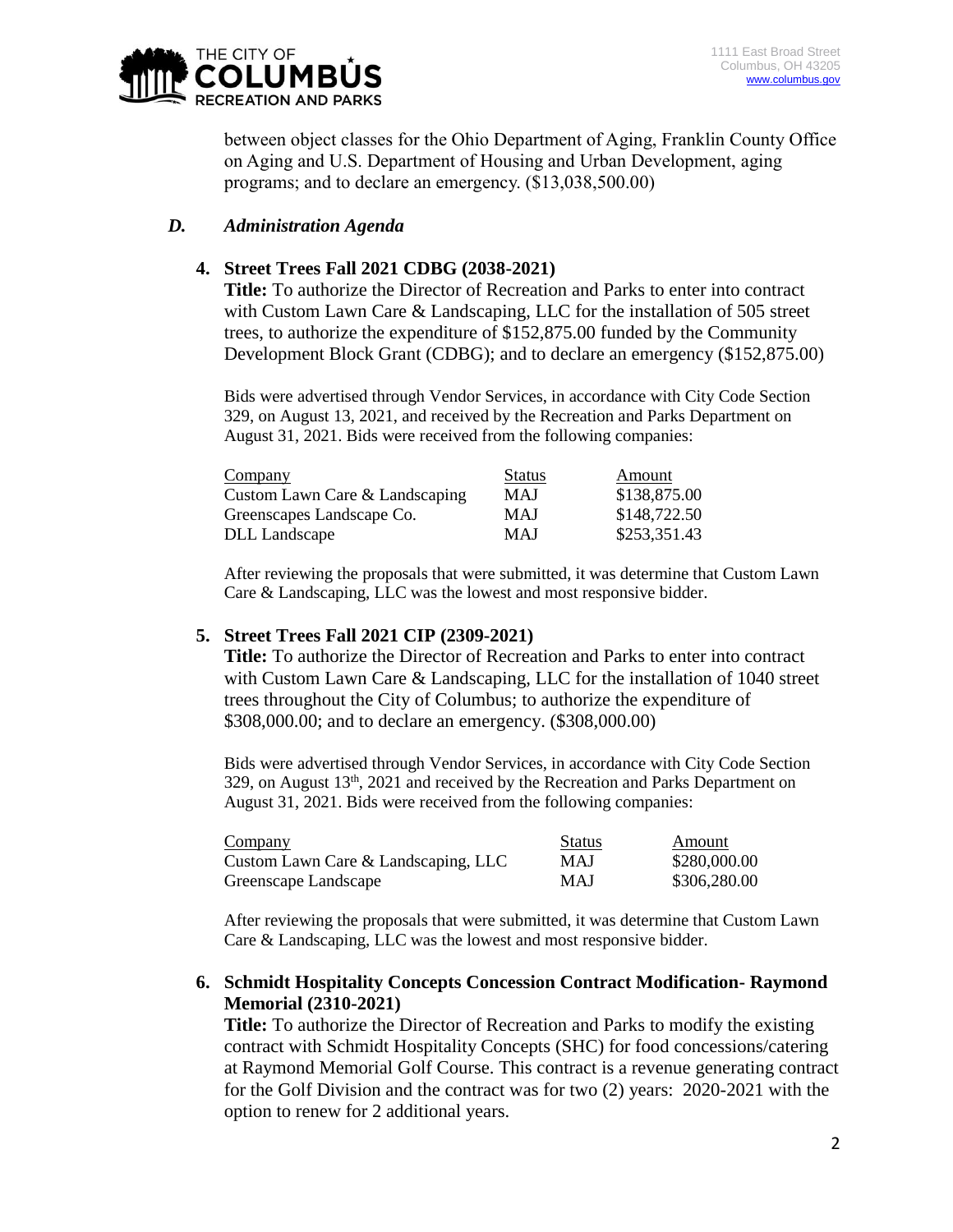

**7. Clean Ohio Conservation Fund Grant Acceptance Round 15 (2312-2021) Title:** To authorize the Director of Recreation and Parks to accept a grant and enter into a grant agreement with the Ohio Public Works Commission' Clean Ohio Conservation Fund in the amount of \$ 1,667,520 for the 2021 Clean Ohio Conservation Fund---Refugee Road/Mason Run Preservation and Cherrybottom Park Expansion—Capitol City Baptist and Venice Club; to authorize the appropriation of \$1,667,520 to the Recreation and Parks Grant Fund; and to authorize the City Auditor to transfer \$ 688,480 within the Recreation and Parks Voted Bond Fund for the local match; and to declare an emergency. (\$688,480.00)

### **8. Burroughs Park Improvements- Construction (2313-2021)**

**Title:** To authorize the Director of the Recreation and Parks Department to enter into contract with ProCon Professional Construction Services, Inc. for the John Burroughs Park Improvements Project; and to authorize an expenditure of \$353,000.00 from the Recreation and Parks Voted Bond Fund; and to authorize an expenditure of \$22,000.00 from the Recreation and Parks Voted Bond Fund for interdepartmental inspections and fees; and to declare an emergency. (\$375,000.00)

Proposals were originally advertised through Vendor Services, in accordance with City Code Section 329, and on June 28, 2021 and received by the Recreation and Parks Department on July 20, 2021. Proposals were received from the following companies:

| Company                          | <b>Status</b> | Amount       |
|----------------------------------|---------------|--------------|
| ProCon Professional Construction | <b>MAJ</b>    | \$322,124.00 |
| Tyevco Inc.                      | <b>MAJ</b>    | \$331,996.24 |

After reviewing the bids that were submitted, it was determine that ProCon Professional Construction Services, Inc. was the lowest and most responsive bidder.

ProCon Professional Construction Services, Inc. and all proposed subcontractors have met code requirements with respect to prequalification, pursuant to relevant sections of Columbus City Code Chapter 329.

### **9. KNS Surveillance System Maintenance Contract (2314-2021)**

**Title:** To authorize the Director of Recreation and Parks to enter into contract with KNS Services Inc., for parts and labor for the inspection and maintenance and repair of the department's surveillance camera systems; to authorize the expenditure of \$89,000.00 from the Operating Fund (2285) and Voted Bond Fund (7702); to waive the competitive procurement provisions of the Columbus City Code; and to declare an emergency. (\$89,000.00)

### **10. Agler Road Bridge Temporary Construction Easement (2317-2021)**

**Title:** To authorize the Director of Recreation and Parks to grant a temporary construction easement to the Franklin County Engineers for the reconstruction of the Agler Road bridge over Alum Creek; and to declare an emergency.